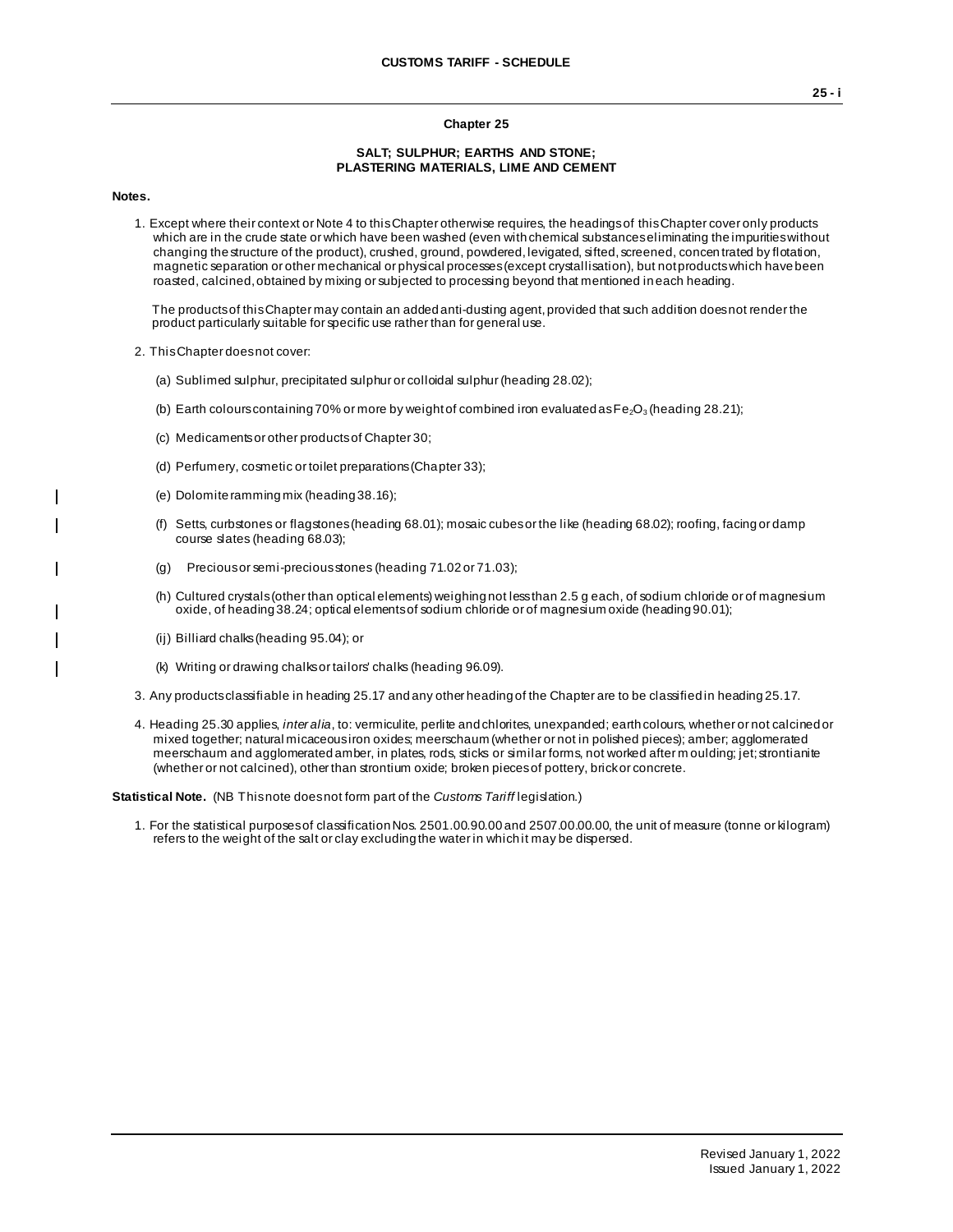## **CUSTOMS TARIFF - SCHEDULE**

| <b>Tariff</b><br><b>Item</b> | SS | <b>Description of Goods</b>                                                                                                                                                          | Unit of<br>Meas.                       | <b>MFN</b><br><b>Tariff</b> | <b>Applicable</b><br><b>Preferential Tariffs</b>                                                                            |
|------------------------------|----|--------------------------------------------------------------------------------------------------------------------------------------------------------------------------------------|----------------------------------------|-----------------------------|-----------------------------------------------------------------------------------------------------------------------------|
| 2501.00                      |    | Salt (including table salt and denatured salt) and pure sodium chloride,<br>whether or not in aqueous solution or containing added anti-caking or<br>free-flowing agents; sea water. |                                        |                             |                                                                                                                             |
|                              |    | 2501.00.10 00 - - - Table salt made by an admixture of other ingredients when containing 90%<br>or more of pure sodium chloride                                                      | <b>TNE</b>                             | 2.5%                        | CCCT, LDCT, GPT, UST,<br>MXT, CIAT, CT, CRT, IT,<br>NT, SLT, PT, COLT, JT,<br>PAT, HNT, KRT, CEUT,<br>UAT, CPTPT, UKT: Free |
| 2501.00.90 00 - - - Other    |    |                                                                                                                                                                                      | <b>TNE</b>                             | Free                        | CCCT, LDCT, GPT, UST,<br>MXT, CIAT, CT, CRT, IT,<br>NT, SLT, PT, COLT, JT,<br>PAT, HNT, KRT, CEUT,<br>UAT, CPTPT, UKT: Free |
|                              |    | 2502.00.00 00 Unroasted iron pyrites.                                                                                                                                                | <b>TNE</b>                             | Free                        | CCCT, LDCT, GPT, UST,<br>MXT, CIAT, CT, CRT, IT,<br>NT, SLT, PT, COLT, JT,<br>PAT, HNT, KRT, CEUT,<br>UAT, CPTPT, UKT: Free |
|                              |    | 2503.00.00 00 Sulphur of all kinds, other than sublimed sulphur, precipitated sulphur<br>and colloidal sulphur.                                                                      | <b>TNE</b>                             | Free                        | CCCT, LDCT, GPT, UST,<br>MXT, CIAT, CT, CRT, IT,<br>NT, SLT, PT, COLT, JT,<br>PAT, HNT, KRT, CEUT,<br>UAT, CPTPT, UKT: Free |
| 25.04                        |    | Natural graphite.                                                                                                                                                                    |                                        |                             |                                                                                                                             |
|                              |    | 2504.10.00 00 - In powder or in flakes                                                                                                                                               | <b>TNE</b>                             | Free                        | CCCT, LDCT, GPT, UST,<br>MXT, CIAT, CT, CRT, IT,<br>NT, SLT, PT, COLT, JT,<br>PAT, HNT, KRT, CEUT,<br>UAT, CPTPT, UKT: Free |
| 2504.90.00 00 -Other         |    |                                                                                                                                                                                      | <b>TNE</b>                             | Free                        | CCCT, LDCT, GPT, UST,<br>MXT, CIAT, CT, CRT, IT,<br>NT, SLT, PT, COLT, JT,<br>PAT, HNT, KRT, CEUT,<br>UAT, CPTPT, UKT: Free |
| 25.05                        |    | Natural sands of all kinds, whether or not coloured, other than metal-<br>bearing sands of Chapter 26.                                                                               |                                        |                             |                                                                                                                             |
| 2505.10.00                   |    | -Silica sand and quartz sands                                                                                                                                                        |                                        | Free                        | CCCT, LDCT, GPT, UST,<br>MXT, CIAT, CT, CRT, IT,<br>NT, SLT, PT, COLT, JT,<br>PAT, HNT, KRT, CEUT,<br>UAT, CPTPT, UKT: Free |
|                              |    |                                                                                                                                                                                      | <b>TNE</b><br><b>TNE</b><br><b>TNE</b> |                             |                                                                                                                             |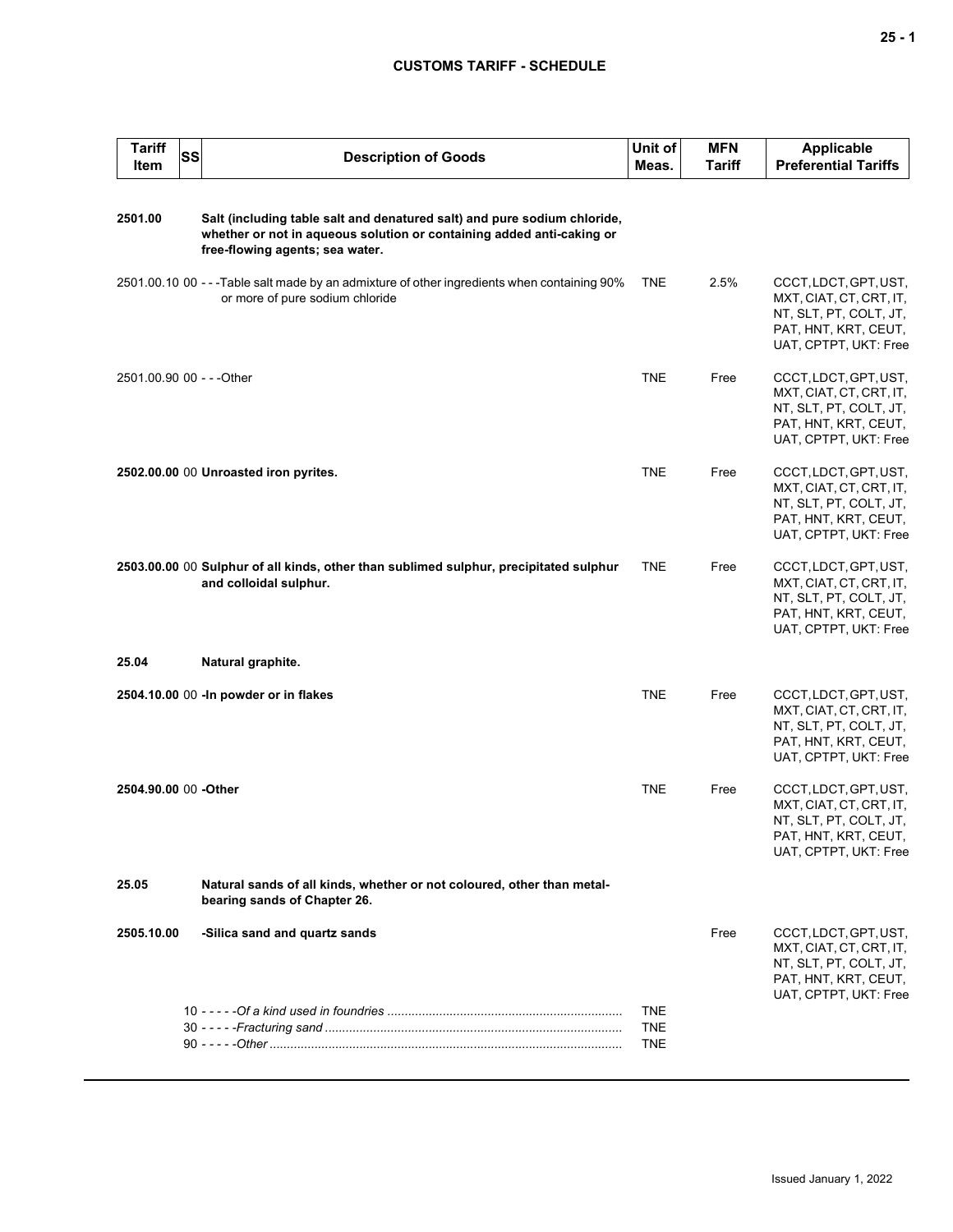| <b>Tariff</b><br>SS<br>Item | <b>Description of Goods</b>                                                                                                                                                               | Unit of<br>Meas.  | <b>MFN</b><br><b>Tariff</b> | Applicable<br><b>Preferential Tariffs</b>                                                                                   |
|-----------------------------|-------------------------------------------------------------------------------------------------------------------------------------------------------------------------------------------|-------------------|-----------------------------|-----------------------------------------------------------------------------------------------------------------------------|
| 2505.90.00 00 -Other        |                                                                                                                                                                                           | <b>TNE</b>        | Free                        | CCCT, LDCT, GPT, UST,<br>MXT, CIAT, CT, CRT, IT,<br>NT, SLT, PT, COLT, JT,<br>PAT, HNT, KRT, CEUT,<br>UAT, CPTPT, UKT: Free |
| 25.06                       | Quartz (other than natural sands); quartzite, whether or not roughly<br>trimmed or merely cut, by sawing or otherwise, into blocks or slabs of a<br>rectangular (including square) shape. |                   |                             |                                                                                                                             |
| 2506.10.00 00 -Quartz       |                                                                                                                                                                                           | <b>TNE</b>        | Free                        | CCCT, LDCT, GPT, UST,<br>MXT, CIAT, CT, CRT, IT,<br>NT, SLT, PT, COLT, JT,<br>PAT, HNT, KRT, CEUT,<br>UAT, CPTPT, UKT: Free |
| 2506.20.00 00 -Quartzite    |                                                                                                                                                                                           | <b>TNE</b>        | Free                        | CCCT, LDCT, GPT, UST,<br>MXT, CIAT, CT, CRT, IT,<br>NT, SLT, PT, COLT, JT,<br>PAT, HNT, KRT, CEUT,<br>UAT, CPTPT, UKT: Free |
|                             | 2507.00.00 00 Kaolin and other kaolinic clays, whether or not calcined.                                                                                                                   | KGM               | Free                        | CCCT, LDCT, GPT, UST,<br>MXT, CIAT, CT, CRT, IT,<br>NT, SLT, PT, COLT, JT,<br>PAT, HNT, KRT, CEUT,<br>UAT, CPTPT, UKT: Free |
| 25.08                       | Other clays (not including expanded clays of heading 68.06), andalusite,<br>kyanite and sillimanite, whether or not calcined; mullite; chamotte or<br>dinas earths.                       |                   |                             |                                                                                                                             |
| 2508.10.00 00 - Bentonite   |                                                                                                                                                                                           | KGM               | Free                        | CCCT, LDCT, GPT, UST,<br>MXT, CIAT, CT, CRT, IT,<br>NT, SLT, PT, COLT, JT,<br>PAT, HNT, KRT, CEUT,<br>UAT, CPTPT, UKT: Free |
| 2508.30.00 00 - Fire-clay   |                                                                                                                                                                                           | <b>KGM</b>        | Free                        | CCCT, LDCT, GPT, UST,<br>MXT, CIAT, CT, CRT, IT,<br>NT, SLT, PT, COLT, JT,<br>PAI, HNI, KRI, CEUI,<br>UAT, CPTPT, UKT: Free |
| 2508.40.00                  | -Other clays                                                                                                                                                                              |                   | Free                        | CCCT, LDCT, GPT, UST,<br>MXT, CIAT, CT, CRT, IT,<br>NT, SLT, PT, COLT, JT,<br>PAT, HNT, KRT, CEUT,<br>UAT, CPTPT, UKT: Free |
|                             | $---Other:$                                                                                                                                                                               | <b>KGM</b>        |                             |                                                                                                                             |
|                             |                                                                                                                                                                                           | KGM<br><b>KGM</b> |                             |                                                                                                                             |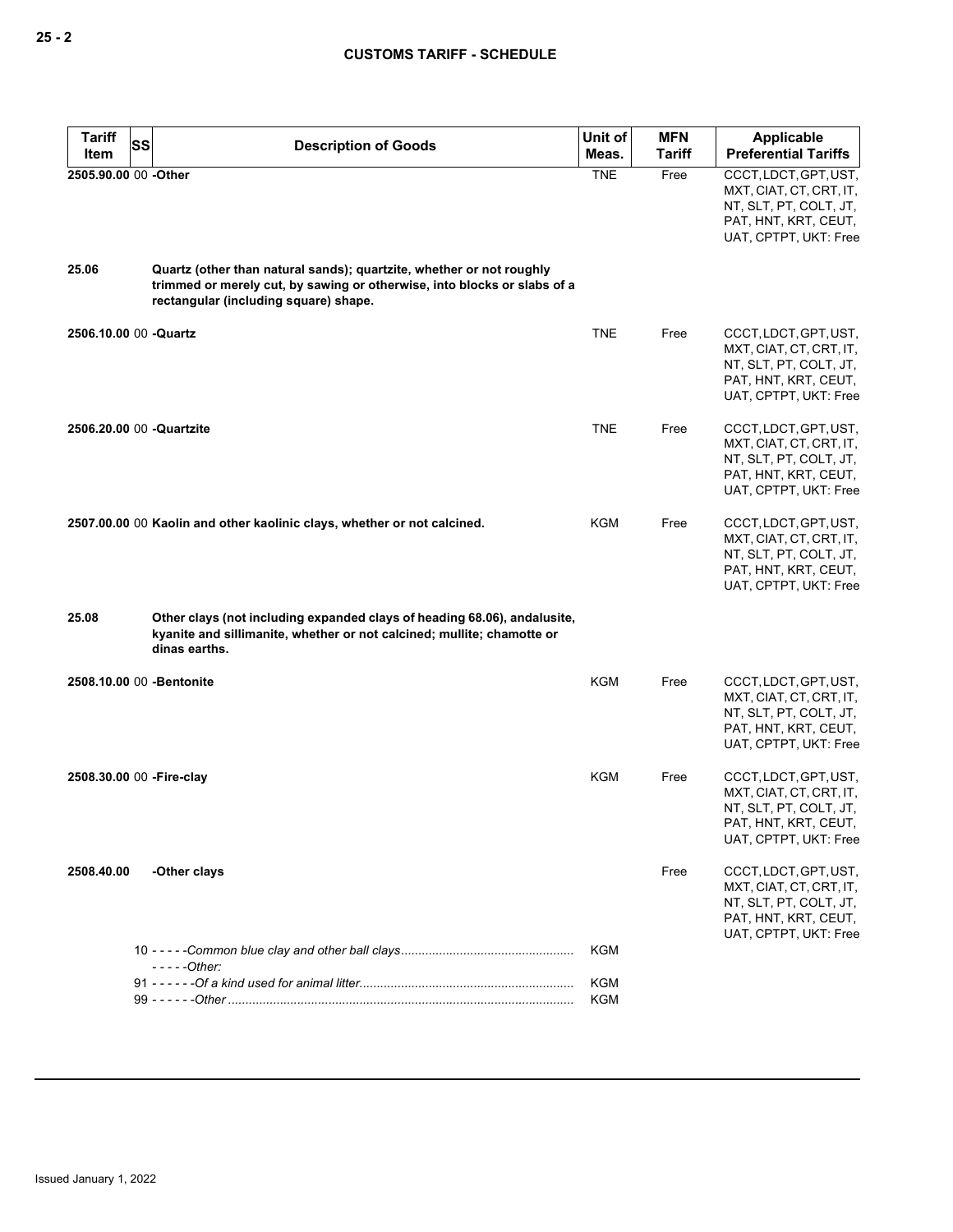| × |  | v<br>۰. |
|---|--|---------|
|---|--|---------|

| <b>Tariff</b>          | <b>SS</b><br><b>Description of Goods</b>                                                                                                       | Unit of    | <b>MFN</b>    | <b>Applicable</b>                                                                                                           |
|------------------------|------------------------------------------------------------------------------------------------------------------------------------------------|------------|---------------|-----------------------------------------------------------------------------------------------------------------------------|
| <b>Item</b>            |                                                                                                                                                | Meas.      | <b>Tariff</b> | <b>Preferential Tariffs</b>                                                                                                 |
|                        | 2508.50.00 00 -Andalusite, kyanite and sillimanite                                                                                             | KGM        | Free          | CCCT, LDCT, GPT, UST,<br>MXT, CIAT, CT, CRT, IT,<br>NT, SLT, PT, COLT, JT,<br>PAT, HNT, KRT, CEUT,<br>UAT, CPTPT, UKT: Free |
| 2508.60.00 00 -Mullite |                                                                                                                                                | <b>KGM</b> | Free          | CCCT, LDCT, GPT, UST,<br>MXT, CIAT, CT, CRT, IT,<br>NT, SLT, PT, COLT, JT,<br>PAT, HNT, KRT, CEUT,<br>UAT, CPTPT, UKT: Free |
|                        | 2508.70.00 00 - Chamotte or dinas earths                                                                                                       | <b>KGM</b> | Free          | CCCT, LDCT, GPT, UST,<br>MXT, CIAT, CT, CRT, IT,<br>NT, SLT, PT, COLT, JT,<br>PAT, HNT, KRT, CEUT,<br>UAT, CPTPT, UKT: Free |
| 2509.00.00 00 Chalk.   |                                                                                                                                                | <b>KGM</b> | Free          | CCCT, LDCT, GPT, UST,<br>MXT, CIAT, CT, CRT, IT,<br>NT, SLT, PT, COLT, JT,<br>PAT, HNT, KRT, CEUT,<br>UAT, CPTPT, UKT: Free |
| 25.10                  | Natural calcium phosphates, natural aluminum calcium phosphates and<br>phosphatic chalk.                                                       |            |               |                                                                                                                             |
|                        | 2510.10.00 00 -Unground                                                                                                                        | <b>TNE</b> | Free          | CCCT, LDCT, GPT, UST,<br>MXT, CIAT, CT, CRT, IT,<br>NT, SLT, PT, COLT, JT,<br>PAT, HNT, KRT, CEUT,<br>UAT, CPTPT, UKT: Free |
| 2510.20.00 00 -Ground  |                                                                                                                                                | <b>TNE</b> | Free          | CCCT, LDCT, GPT, UST,<br>MXT, CIAT, CT, CRT, IT,<br>NT, SLT, PT, COLT, JT,<br>PAT, HNT, KRT, CEUT,<br>UAT, CPTPT, UKT: Free |
| 25.11                  | Natural barium sulphate (barytes); natural barium carbonate (witherite),<br>whether or not calcined, other than barium oxide of heading 28.16. |            |               |                                                                                                                             |
|                        | 2511.10.00 00 -Natural barium sulphate (barytes)                                                                                               | <b>TNE</b> | Free          | CCCT, LDCT, GPT, UST,<br>MXT, CIAT, CT, CRT, IT,<br>NT, SLT, PT, COLT, JT,<br>PAT, HNT, KRT, CEUT,<br>UAT, CPTPT, UKT: Free |
|                        | 2511.20.00 00 -Natural barium carbonate (witherite)                                                                                            | <b>TNE</b> | Free          | CCCT, LDCT, GPT, UST,<br>MXT, CIAT, CT, CRT, IT,<br>NT, SLT, PT, COLT, JT,<br>PAT, HNT, KRT, CEUT,<br>UAT, CPTPT, UKT: Free |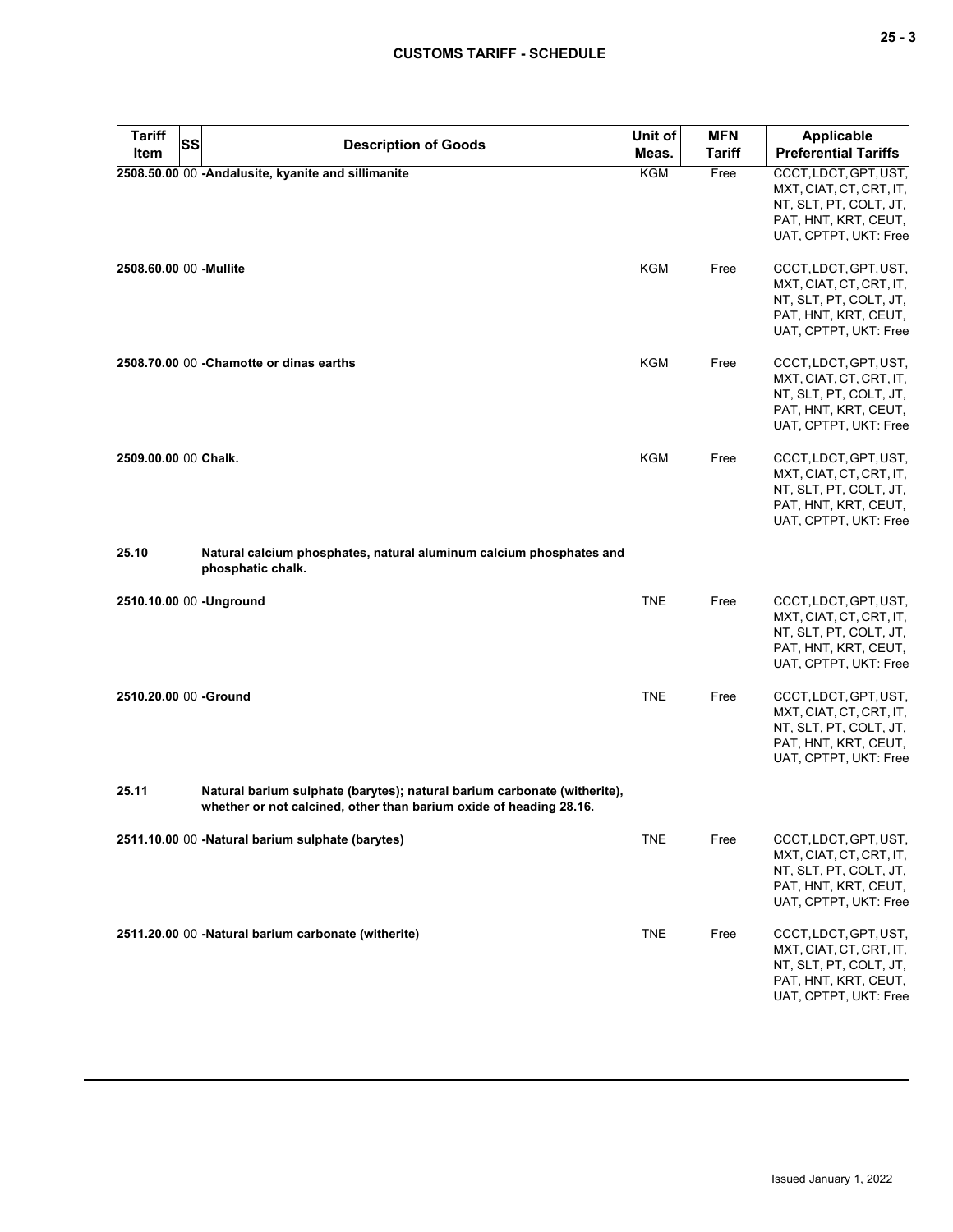| <b>Tariff</b><br>SS<br>Item | <b>Description of Goods</b>                                                                                                                                                                                                                                                                      | Unit of<br>Meas. | <b>MFN</b><br>Tariff | Applicable<br><b>Preferential Tariffs</b>                                                                                   |
|-----------------------------|--------------------------------------------------------------------------------------------------------------------------------------------------------------------------------------------------------------------------------------------------------------------------------------------------|------------------|----------------------|-----------------------------------------------------------------------------------------------------------------------------|
|                             | 2512.00.00 00 Siliceous fossil meals (for example, kieselguhr, tripolite and diatomite)<br>and similar siliceous earths, whether or not calcined, of an apparent<br>specific gravity of 1 or less.                                                                                               | <b>KGM</b>       | Free                 | CCCT, LDCT, GPT, UST,<br>MXT, CIAT, CT, CRT, IT,<br>NT, SLT, PT, COLT, JT,<br>PAT, HNT, KRT, CEUT,<br>UAT, CPTPT, UKT: Free |
| 25.13                       | Pumice stone; emery; natural corundum, natural garnet and other<br>natural abrasives, whether or not heat-treated.                                                                                                                                                                               |                  |                      |                                                                                                                             |
|                             | 2513.10.00 00 - Pumice stone                                                                                                                                                                                                                                                                     | <b>KGM</b>       | Free                 | CCCT, LDCT, GPT, UST,<br>MXT, CIAT, CT, CRT, IT,<br>NT, SLT, PT, COLT, JT,<br>PAT, HNT, KRT, CEUT,<br>UAT, CPTPT, UKT: Free |
|                             | 2513.20.00 00 - Emery, natural corundum, natural garnet and other natural abrasives                                                                                                                                                                                                              | KGM              | Free                 | CCCT, LDCT, GPT, UST,<br>MXT, CIAT, CT, CRT, IT,<br>NT, SLT, PT, COLT, JT,<br>PAT, HNT, KRT, CEUT,<br>UAT, CPTPT, UKT: Free |
|                             | 2514.00.00 00 Slate, whether or not roughly trimmed or merely cut, by sawing or<br>otherwise, into blocks or slabs of a rectangular (including square)<br>shape.                                                                                                                                 | <b>TNE</b>       | Free                 | CCCT, LDCT, GPT, UST,<br>MXT, CIAT, CT, CRT, IT,<br>NT, SLT, PT, COLT, JT,<br>PAT, HNT, KRT, CEUT,<br>UAT, CPTPT, UKT: Free |
| 25.15                       | Marble, travertine, ecaussine and other calcareous monumental or<br>building stone of an apparent specific gravity of 2.5 or more, and<br>alabaster, whether or not roughly trimmed or merely cut, by sawing or<br>otherwise, into blocks or slabs of a rectangular (including square)<br>shape. |                  |                      |                                                                                                                             |
|                             | -Marble and travertine:                                                                                                                                                                                                                                                                          |                  |                      |                                                                                                                             |
|                             | 2515.11.00 00 - - Crude or roughly trimmed                                                                                                                                                                                                                                                       | <b>TNE</b>       | Free                 | CCCT, LDCT, GPT, UST,<br>MXT, CIAT, CT, CRT, IT,<br>NT, SLT, PT, COLT, JT,<br>PAT, HNT, KRT, CEUT,<br>UAT, CPTPT, UKT: Free |
|                             | 2515.12.00 00 - - Merely cut, by sawing or otherwise, into blocks or slabs of a<br>rectangular (including square) shape                                                                                                                                                                          | <b>TNE</b>       | Free                 | CCCT, LDCT, GPT, UST,<br>MXT, CIAT, CT, CRT, IT,<br>NT, SLT, PT, COLT, JT,<br>PAT, HNT, KRT, CEUT,<br>UAT, CPTPT, UKT: Free |
|                             | 2515.20.00 00 - Ecaussine and other calcareous monumental or building stone;<br>alabaster                                                                                                                                                                                                        | <b>TNE</b>       | Free                 | CCCT, LDCT, GPT, UST,<br>MXT, CIAT, CT, CRT, IT,<br>NT, SLT, PT, COLT, JT,<br>PAT, HNT, KRT, CEUT,<br>UAT, CPTPT, UKT: Free |
| 25.16                       | Granite, porphyry, basalt, sandstone and other monumental or building<br>stone, whether or not roughly trimmed or merely cut, by sawing or<br>otherwise, into blocks or slabs of a rectangular (including square)<br>shape.                                                                      |                  |                      |                                                                                                                             |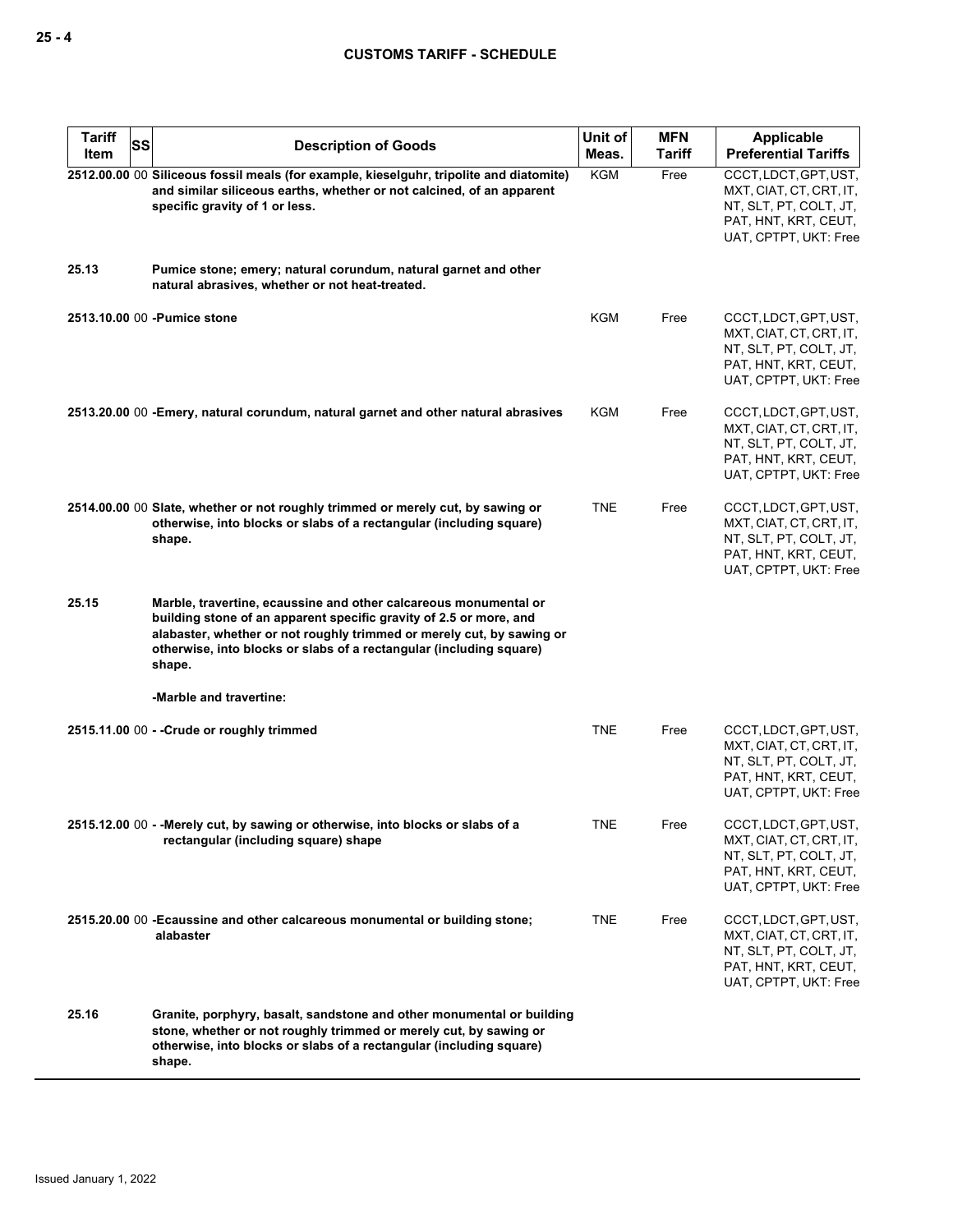| <b>Tariff</b><br>Item    | SS | <b>Description of Goods</b>                                                                                                                                                                                                                                                                                                                                                                                                                                            | Unit of<br>Meas.                              | <b>MFN</b><br>Tariff | <b>Applicable</b><br><b>Preferential Tariffs</b>                                                                            |
|--------------------------|----|------------------------------------------------------------------------------------------------------------------------------------------------------------------------------------------------------------------------------------------------------------------------------------------------------------------------------------------------------------------------------------------------------------------------------------------------------------------------|-----------------------------------------------|----------------------|-----------------------------------------------------------------------------------------------------------------------------|
|                          |    | -Granite:                                                                                                                                                                                                                                                                                                                                                                                                                                                              |                                               |                      |                                                                                                                             |
|                          |    | 2516.11.00 00 - - Crude or roughly trimmed                                                                                                                                                                                                                                                                                                                                                                                                                             | <b>TNE</b>                                    | Free                 | CCCT, LDCT, GPT, UST,<br>MXT, CIAT, CT, CRT, IT,<br>NT, SLT, PT, COLT, JT,<br>PAT, HNT, KRT, CEUT,<br>UAT, CPTPT, UKT: Free |
|                          |    | 2516.12.00 00 - - Merely cut, by sawing or otherwise, into blocks or slabs of a<br>rectangular (including square) shape                                                                                                                                                                                                                                                                                                                                                | <b>TNE</b>                                    | Free                 | CCCT, LDCT, GPT, UST,<br>MXT, CIAT, CT, CRT, IT,<br>NT, SLT, PT, COLT, JT,<br>PAT, HNT, KRT, CEUT,<br>UAT, CPTPT, UKT: Free |
| 2516.20.00 00 -Sandstone |    |                                                                                                                                                                                                                                                                                                                                                                                                                                                                        | <b>TNE</b>                                    | Free                 | CCCT, LDCT, GPT, UST,<br>MXT, CIAT, CT, CRT, IT,<br>NT, SLT, PT, COLT, JT,<br>PAT, HNT, KRT, CEUT,<br>UAT, CPTPT, UKT: Free |
|                          |    | 2516.90.00 00 - Other monumental or building stone                                                                                                                                                                                                                                                                                                                                                                                                                     | <b>TNE</b>                                    | Free                 | CCCT, LDCT, GPT, UST,<br>MXT, CIAT, CT, CRT, IT,<br>NT, SLT, PT, COLT, JT,<br>PAT, HNT, KRT, CEUT,<br>UAT, CPTPT, UKT: Free |
| 25.17                    |    | Pebbles, gravel, broken or crushed stone, of a kind commonly used for<br>concrete aggregates, for road metalling or for railway or other ballast,<br>shingle and flint, whether or not heat-treated; macadam of slag, dross or<br>similar industrial waste, whether or not incorporating the materials cited<br>in the first part of the heading; tarred macadam; granules, chippings and<br>powder, of stones of heading 25.15 or 25.16, whether or not heat-treated. |                                               |                      |                                                                                                                             |
| 2517.10.00               |    | -Pebbles, gravel, broken or crushed stone, of a kind commonly used for<br>concrete aggregates, for road metalling or for railway or other ballast,<br>shingle and flint, whether or not heat-treated                                                                                                                                                                                                                                                                   |                                               | Free                 | CCCT, LDCT, GPT, UST,<br>MXT, CIAT, CT, CRT, IT,<br>NT, SLT, PT, COLT, JT,<br>PAT, HNT, KRT, CEUT,<br>UAT, CPTPT, UKT: Free |
|                          |    |                                                                                                                                                                                                                                                                                                                                                                                                                                                                        | <b>TNE</b><br><b>TNE</b><br>TNE<br><b>TNE</b> |                      |                                                                                                                             |
|                          |    | 2517.20.00 00 -Macadam of slag, dross or similar industrial waste, whether or not<br>incorporating the materials cited in subheading 2517.10                                                                                                                                                                                                                                                                                                                           | <b>TNE</b>                                    | Free                 | CCCT, LDCT, GPT, UST,<br>MXT, CIAT, CT, CRT, IT,<br>NT, SLT, PT, COLT, JT,<br>PAT, HNT, KRT, CEUT,<br>UAT, CPTPT, UKT: Free |
|                          |    | 2517.30.00 00 - Tarred macadam                                                                                                                                                                                                                                                                                                                                                                                                                                         | <b>TNE</b>                                    | Free                 | CCCT, LDCT, GPT, UST,<br>MXT, CIAT, CT, CRT, IT,<br>NT, SLT, PT, COLT, JT,<br>PAT, HNT, KRT, CEUT,<br>UAT, CPTPT, UKT: Free |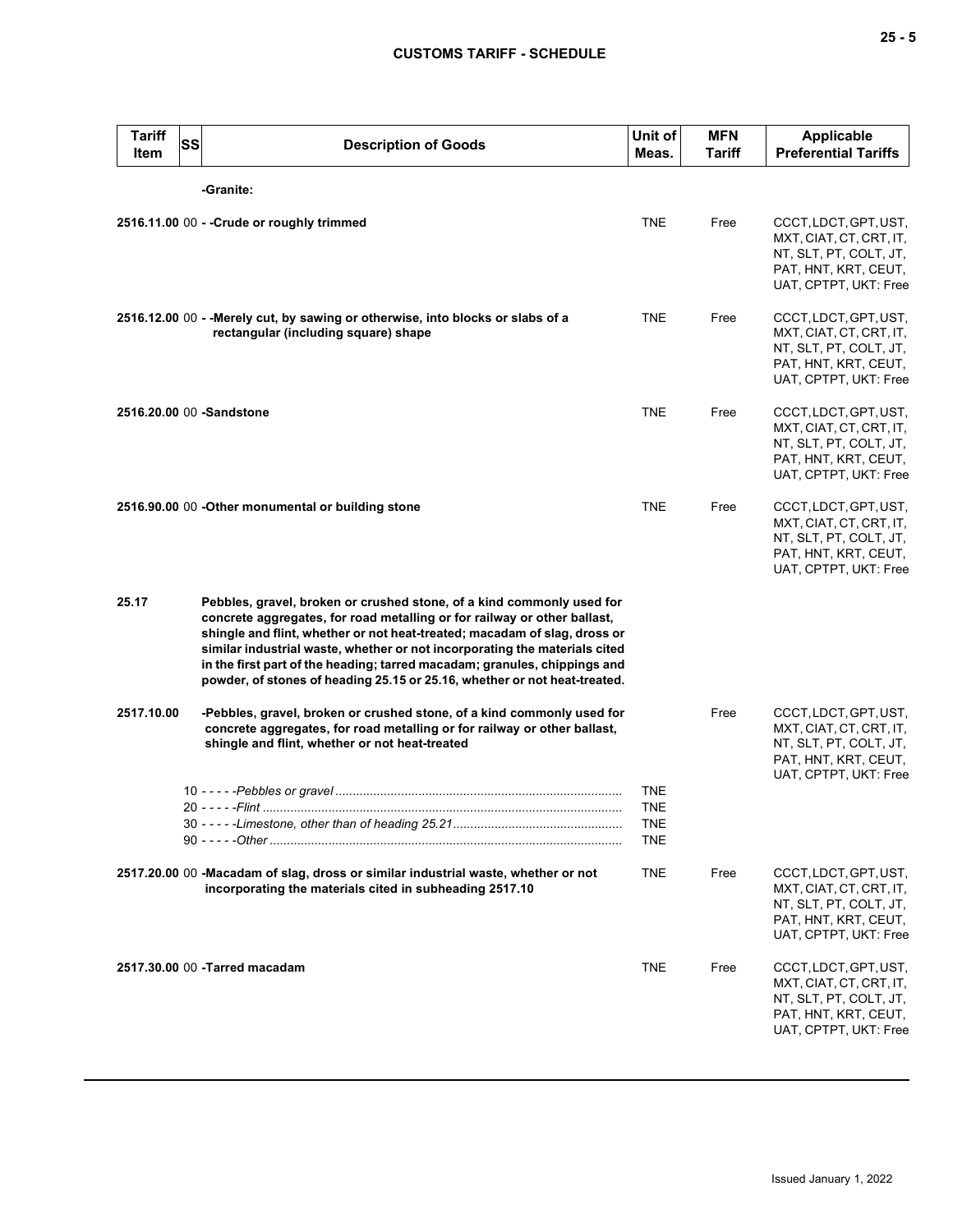| <b>Tariff</b><br>Item   | <b>SS</b> | <b>Description of Goods</b>                                                                                                                                                                                                        | Unit of<br>Meas.         | <b>MFN</b><br><b>Tariff</b> | <b>Applicable</b><br><b>Preferential Tariffs</b>                                                                            |
|-------------------------|-----------|------------------------------------------------------------------------------------------------------------------------------------------------------------------------------------------------------------------------------------|--------------------------|-----------------------------|-----------------------------------------------------------------------------------------------------------------------------|
|                         |           | -Granules, chippings and powder, of stones of heading 25.15 or 25.16,<br>whether or not heat-treated:                                                                                                                              |                          |                             |                                                                                                                             |
|                         |           | 2517.41.00 00 - - Of marble                                                                                                                                                                                                        | <b>TNE</b>               | Free                        | CCCT, LDCT, GPT, UST,<br>MXT, CIAT, CT, CRT, IT,<br>NT, SLT, PT, COLT, JT,<br>PAT, HNT, KRT, CEUT,<br>UAT, CPTPT, UKT: Free |
| 2517.49.00 00 - - Other |           |                                                                                                                                                                                                                                    | <b>TNE</b>               | Free                        | CCCT, LDCT, GPT, UST,<br>MXT, CIAT, CT, CRT, IT,<br>NT, SLT, PT, COLT, JT,<br>PAT, HNT, KRT, CEUT,<br>UAT, CPTPT, UKT: Free |
| 25.18                   |           | Dolomite, whether or not calcined or sintered, including dolomite<br>roughly trimmed or merely cut, by sawing or otherwise, into blocks or<br>slabs of a rectangular (including square) shape.                                     |                          |                             |                                                                                                                             |
|                         |           | 2518.10.00 00 -Dolomite, not calcined or sintered                                                                                                                                                                                  | <b>KGM</b>               | Free                        | CCCT, LDCT, GPT, UST,<br>MXT, CIAT, CT, CRT, IT,<br>NT, SLT, PT, COLT, JT,<br>PAT, HNT, KRT, CEUT,<br>UAT, CPTPT, UKT: Free |
|                         |           | 2518.20.00 00 - Calcined or sintered dolomite                                                                                                                                                                                      | <b>KGM</b>               | Free                        | CCCT, LDCT, GPT, UST,<br>MXT, CIAT, CT, CRT, IT,<br>NT, SLT, PT, COLT, JT,<br>PAT, HNT, KRT, CEUT,<br>UAT, CPTPT, UKT: Free |
| 25.19                   |           | Natural magnesium carbonate (magnesite); fused magnesia; dead-<br>burned (sintered) magnesia, whether or not containing small quantities<br>of other oxides added before sintering; other magnesium oxide, whether<br>or not pure. |                          |                             |                                                                                                                             |
|                         |           | 2519.10.00 00 -Natural magnesium carbonate (magnesite)                                                                                                                                                                             | KGM                      | Free                        | CCCT, LDCT, GPT, UST,<br>MXT, CIAT, CT, CRT, IT,<br>NT, SLT, PT, COLT, JT,<br>PAT, HNT, KRT, CEUT,<br>UAT, CPTPT, UKT: Free |
| 2519.90.00              |           | -Other                                                                                                                                                                                                                             |                          | Free                        | CCCT, LDCT, GPT, UST,<br>MXT, CIAT, CT, CRT, IT,<br>NT, SLT, PT, COLT, JT,<br>PAT, HNT, KRT, CEUT,<br>UAT, CPTPT, UKT: Free |
|                         |           |                                                                                                                                                                                                                                    | <b>KGM</b><br>KGM<br>KGM |                             |                                                                                                                             |
| 25.20                   |           | Gypsum; anhydrite; plasters (consisting of calcined gypsum or calcium<br>sulphate) whether or not coloured, with or without small quantities of<br>accelerators or retarders.                                                      |                          |                             |                                                                                                                             |

 $\mathbf I$ 

 $\mathbf{I}$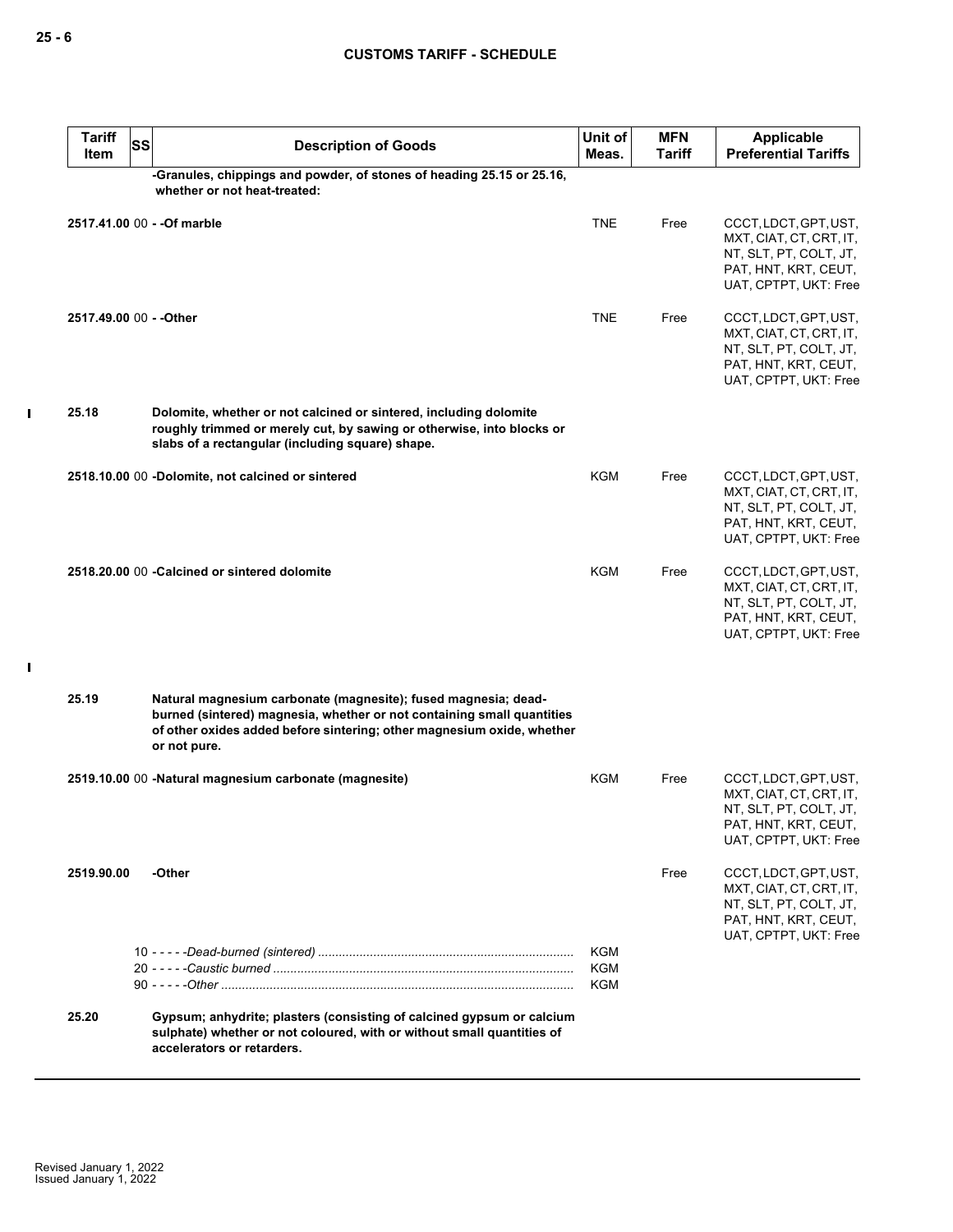| <b>Tariff</b><br><b>SS</b> | <b>Description of Goods</b>                                                                                                                                   | Unit of    | <b>MFN</b>    | Applicable                                                                                                                  |
|----------------------------|---------------------------------------------------------------------------------------------------------------------------------------------------------------|------------|---------------|-----------------------------------------------------------------------------------------------------------------------------|
| Item                       |                                                                                                                                                               | Meas.      | <b>Tariff</b> | <b>Preferential Tariffs</b>                                                                                                 |
|                            | 2520.10.00 00 -Gypsum; anhydrite                                                                                                                              | <b>KGM</b> | Free          | CCCT, LDCT, GPT, UST,<br>MXT, CIAT, CT, CRT, IT,<br>NT, SLT, PT, COLT, JT,<br>PAT, HNT, KRT, CEUT,<br>UAT, CPTPT, UKT: Free |
| 2520.20.00 00 - Plasters   |                                                                                                                                                               | <b>TNE</b> | Free          | CCCT, LDCT, GPT, UST,<br>MXT, CIAT, CT, CRT, IT,<br>NT, SLT, PT, COLT, JT,<br>PAT, HNT, KRT, CEUT,<br>UAT, CPTPT, UKT: Free |
|                            | 2521.00.00 00 Limestone flux; limestone and other calcareous stone, of a kind used for<br>the manufacture of lime or cement.                                  | <b>TNE</b> | Free          | CCCT, LDCT, GPT, UST,<br>MXT, CIAT, CT, CRT, IT,<br>NT, SLT, PT, COLT, JT,<br>PAT, HNT, KRT, CEUT,<br>UAT, CPTPT, UKT: Free |
| 25.22                      | Quicklime, slaked lime and hydraulic lime, other than calcium oxide and<br>hydroxide of heading 28.25.                                                        |            |               |                                                                                                                             |
| 2522.10.00 00 -Quicklime   |                                                                                                                                                               | <b>KGM</b> | Free          | CCCT, LDCT, GPT, UST,<br>MXT, CIAT, CT, CRT, IT,<br>NT, SLT, PT, COLT, JT,<br>PAT, HNT, KRT, CEUT,<br>UAT, CPTPT, UKT: Free |
| 2522.20.00 00 -Slaked lime |                                                                                                                                                               | <b>KGM</b> | Free          | CCCT, LDCT, GPT, UST,<br>MXT, CIAT, CT, CRT, IT,<br>NT, SLT, PT, COLT, JT,<br>PAT, HNT, KRT, CEUT,<br>UAT, CPTPT, UKT: Free |
|                            | 2522.30.00 00 -Hydraulic lime                                                                                                                                 | <b>KGM</b> | Free          | CCCT, LDCT, GPT, UST,<br>MXT, CIAT, CT, CRT, IT,<br>NT, SLT, PT, COLT, JT,<br>PAT, HNT, KRT, CEUT,<br>UAT, CPTPT, UKT: Free |
| 25.23                      | Portland cement, aluminous cement, slag cement, supersulphate<br>cement and similar hydraulic cements, whether or not coloured or in the<br>form of clinkers. |            |               |                                                                                                                             |
|                            | 2523.10.00 00 - Cement clinkers                                                                                                                               | <b>TNE</b> | Free          | CCCT, LDCT, GPT, UST,<br>MXT, CIAT, CT, CRT, IT,<br>NT, SLT, PT, COLT, JT,<br>PAT, HNT, KRT, CEUT,<br>UAT, CPTPT, UKT: Free |
|                            | -Portland cement:                                                                                                                                             |            |               |                                                                                                                             |
|                            | 2523.21.00 00 - - White cement, whether or not artificially coloured                                                                                          | <b>TNE</b> | Free          | CCCT, LDCT, GPT, UST,<br>MXT, CIAT, CT, CRT, IT,<br>NT, SLT, PT, COLT, JT,<br>PAT, HNT, KRT, CEUT,<br>UAT, CPTPT, UKT: Free |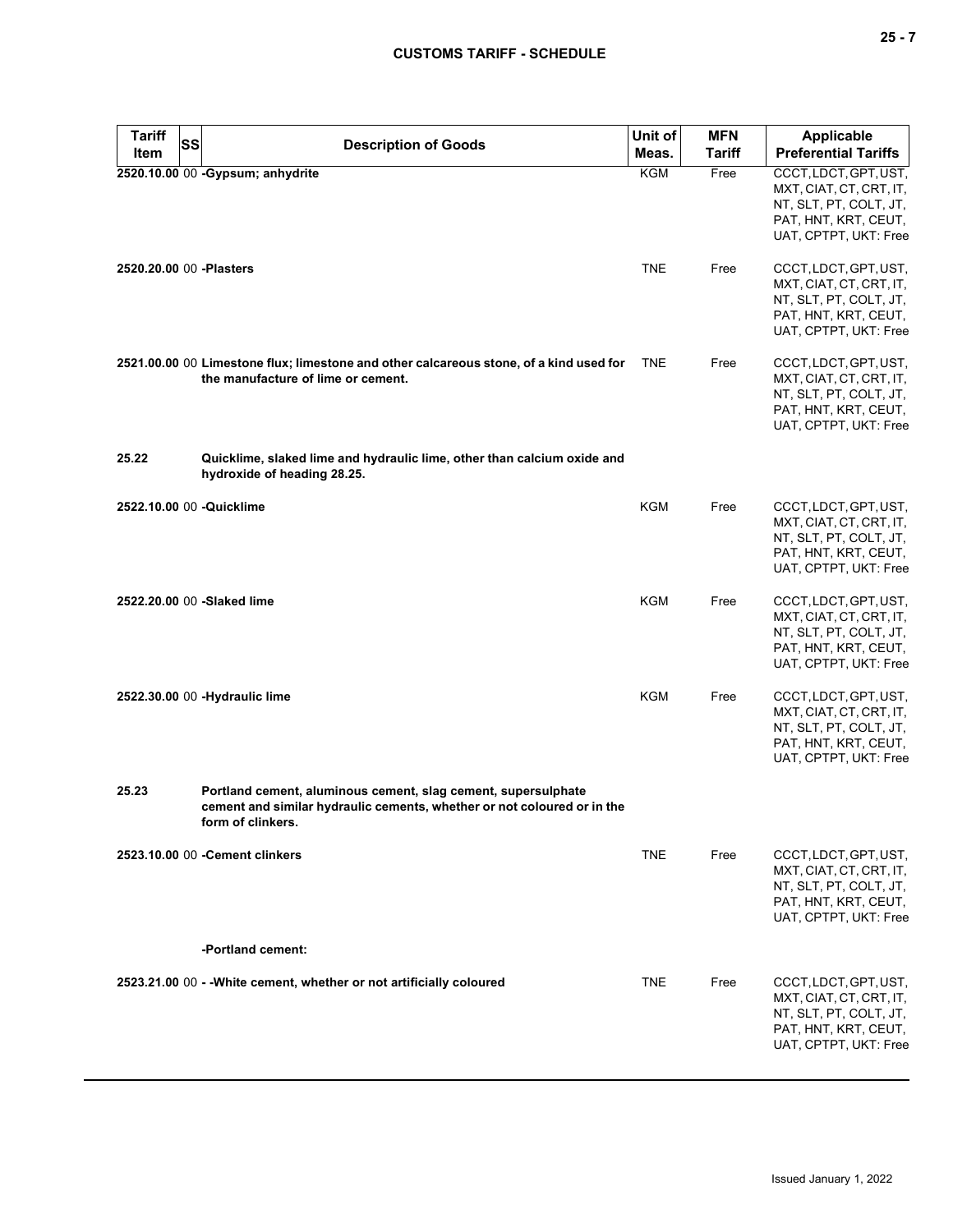| <b>Tariff</b><br>SS     | <b>Description of Goods</b>                                                                                                                                         | Unit of                  | <b>MFN</b>    | Applicable                                                                                                                  |
|-------------------------|---------------------------------------------------------------------------------------------------------------------------------------------------------------------|--------------------------|---------------|-----------------------------------------------------------------------------------------------------------------------------|
| Item                    |                                                                                                                                                                     | Meas.                    | <b>Tariff</b> | <b>Preferential Tariffs</b>                                                                                                 |
| 2523.29.00 00 - - Other |                                                                                                                                                                     | <b>TNE</b>               | Free          | CCCT, LDCT, GPT, UST,<br>MXT, CIAT, CT, CRT, IT,<br>NT, SLT, PT, COLT, JT,<br>PAT, HNT, KRT, CEUT,<br>UAT, CPTPT, UKT: Free |
|                         | 2523.30.00 00 - Aluminous cement                                                                                                                                    | <b>TNE</b>               | Free          | CCCT, LDCT, GPT, UST,<br>MXT, CIAT, CT, CRT, IT,<br>NT, SLT, PT, COLT, JT,<br>PAT, HNT, KRT, CEUT,<br>UAT, CPTPT, UKT: Free |
| 2523.90.00              | -Other hydraulic cements                                                                                                                                            |                          | Free          | CCCT, LDCT, GPT, UST,<br>MXT, CIAT, CT, CRT, IT,<br>NT, SLT, PT, COLT, JT,<br>PAT, HNT, KRT, CEUT,<br>UAT, CPTPT, UKT: Free |
|                         |                                                                                                                                                                     | <b>TNE</b><br><b>TNE</b> |               |                                                                                                                             |
| 25.24                   | Asbestos.                                                                                                                                                           |                          |               |                                                                                                                             |
|                         | 2524.10.00 00 - Crocidolite                                                                                                                                         | <b>TNE</b>               | Free          | CCCT, LDCT, GPT, UST,<br>MXT, CIAT, CT, CRT, IT,<br>NT, SLT, PT, COLT, JT,<br>PAT, HNT, KRT, CEUT,<br>UAT, CPTPT, UKT: Free |
| 2524.90.00 00 - Other   |                                                                                                                                                                     | <b>TNE</b>               | Free          | CCCT, LDCT, GPT, UST,<br>MXT, CIAT, CT, CRT, IT,<br>NT, SLT, PT, COLT, JT,<br>PAT, HNT, KRT, CEUT,<br>UAT, CPTPT, UKT: Free |
| 25.25                   | Mica, including splittings; mica waste.                                                                                                                             |                          |               |                                                                                                                             |
|                         | 2525.10.00 00 -Crude mica and mica rifted into sheets or splittings                                                                                                 | KGM                      | Free          | CCCT, LDCT, GPT, UST,<br>MXT, CIAT, CT, CRT, IT,<br>NT, SLT, PT, COLT, JT,<br>PAT, HNT, KRT, CEUT,<br>UAT, CPTPT, UKT: Free |
|                         | 2525.20.00 00 - Mica powder                                                                                                                                         | KGM                      | Free          | CCCT, LDCT, GPT, UST,<br>MXT, CIAT, CT, CRT, IT,<br>NT, SLT, PT, COLT, JT,<br>PAT, HNT, KRT, CEUT,<br>UAT, CPTPT, UKT: Free |
|                         | 2525.30.00 00 - Mica waste                                                                                                                                          | KGM                      | Free          | CCCT, LDCT, GPT, UST,<br>MXT, CIAT, CT, CRT, IT,<br>NT, SLT, PT, COLT, JT,<br>PAT, HNT, KRT, CEUT,<br>UAT, CPTPT, UKT: Free |
| 25.26                   | Natural steatite, whether or not roughly trimmed or merely cut, by<br>sawing or otherwise, into blocks or slabs of a rectangular (including<br>square) shape; talc. |                          |               |                                                                                                                             |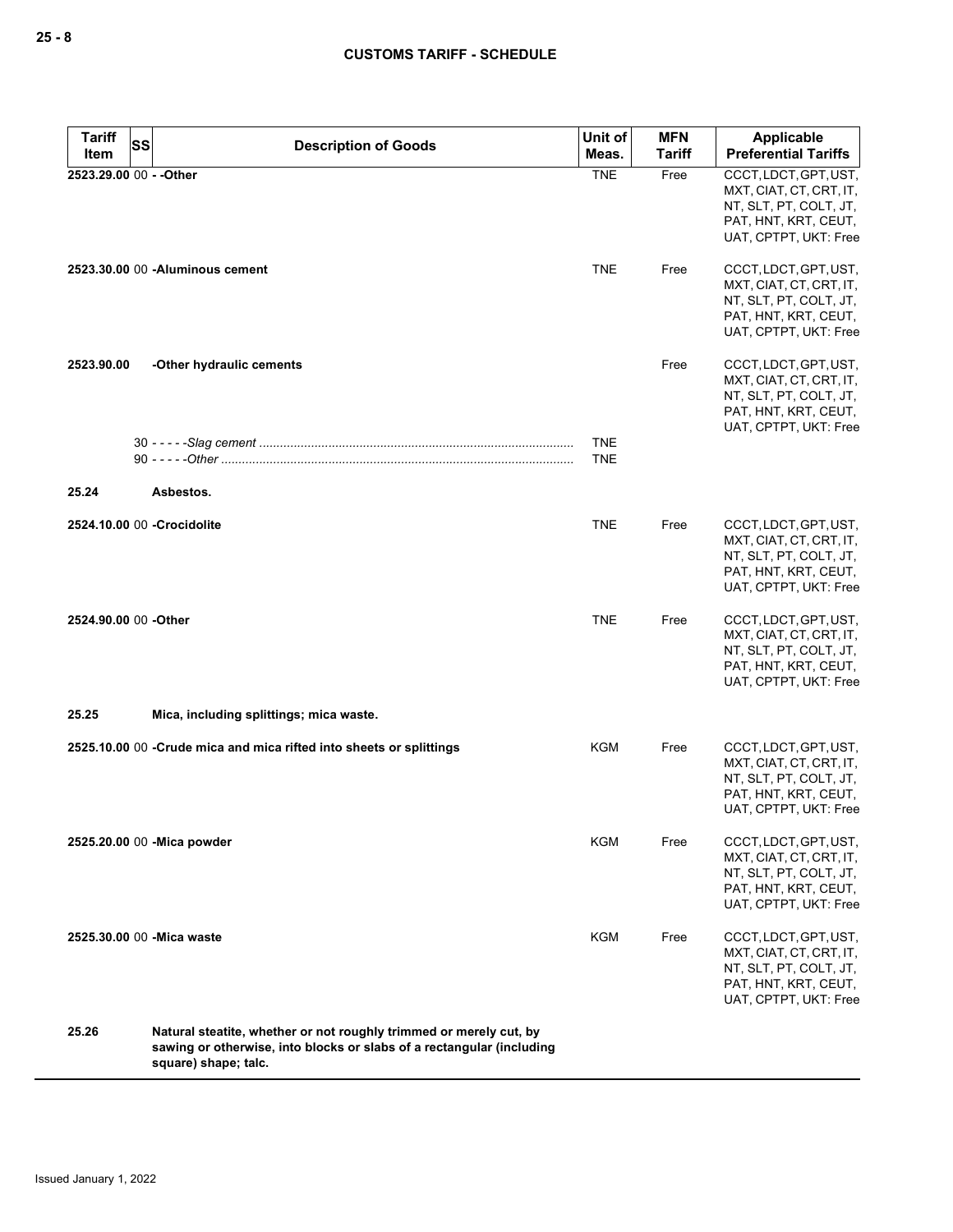| <b>Tariff</b><br>SS<br>Item | <b>Description of Goods</b>                                                                                                                                                                                                            | Unit of<br>Meas. | <b>MFN</b><br>Tariff | <b>Applicable</b><br><b>Preferential Tariffs</b>                                                                            |
|-----------------------------|----------------------------------------------------------------------------------------------------------------------------------------------------------------------------------------------------------------------------------------|------------------|----------------------|-----------------------------------------------------------------------------------------------------------------------------|
|                             | 2526.10.00 00 -Not crushed, not powdered                                                                                                                                                                                               | <b>TNE</b>       | Free                 | CCCT, LDCT, GPT, UST,<br>MXT, CIAT, CT, CRT, IT,<br>NT, SLT, PT, COLT, JT,<br>PAT, HNT, KRT, CEUT,<br>UAT, CPTPT, UKT: Free |
|                             | 2526.20.00 00 - Crushed or powdered                                                                                                                                                                                                    | <b>TNE</b>       | Free                 | CCCT, LDCT, GPT, UST,<br>MXT, CIAT, CT, CRT, IT,<br>NT, SLT, PT, COLT, JT,<br>PAT, HNT, KRT, CEUT,<br>UAT, CPTPT, UKT: Free |
|                             | 2528.00.00 00 Natural borates and concentrates thereof (whether or not calcined), but<br>not including borates separated from natural brine; natural boric acid<br>containing not more than 85% of H3BO3 calculated on the dry weight. | KGM              | Free                 | CCCT, LDCT, GPT, UST,<br>MXT, CIAT, CT, CRT, IT,<br>NT, SLT, PT, COLT, JT,<br>PAT, HNT, KRT, CEUT,<br>UAT, CPTPT, UKT: Free |
| 25.29                       | Feldspar; leucite; nepheline and nepheline syenite; fluorspar.                                                                                                                                                                         |                  |                      |                                                                                                                             |
| 2529.10.00 00 -Feldspar     |                                                                                                                                                                                                                                        | <b>TNE</b>       | Free                 | CCCT, LDCT, GPT, UST,<br>MXT, CIAT, CT, CRT, IT,<br>NT, SLT, PT, COLT, JT,<br>PAT, HNT, KRT, CEUT,<br>UAT, CPTPT, UKT: Free |
|                             | -Fluorspar:                                                                                                                                                                                                                            |                  |                      |                                                                                                                             |
|                             | 2529.21.00 00 - - Containing by weight 97% or less of calcium fluoride                                                                                                                                                                 | <b>TNE</b>       | Free                 | CCCT, LDCT, GPT, UST,<br>MXT, CIAT, CT, CRT, IT,<br>NT, SLT, PT, COLT, JT,<br>PAT, HNT, KRT, CEUT,<br>UAT, CPTPT, UKT: Free |
|                             | 2529.22.00 00 - - Containing by weight more than 97% of calcium fluoride                                                                                                                                                               | <b>TNE</b>       | Free                 | CCCT, LDCT, GPT, UST,<br>MXT, CIAT, CT, CRT, IT,<br>NT, SLT, PT, COLT, JT,<br>PAT, HNT, KRT, CEUT,<br>UAT, CPTPT, UKT: Free |
|                             | 2529.30.00 00 -Leucite; nepheline and nepheline syenite                                                                                                                                                                                | TNE              | Free                 | CCCT, LDCT, GPT, UST,<br>MXT, CIAT, CT, CRT, IT,<br>NT, SLT, PT, COLT, JT,<br>PAT, HNT, KRT, CEUT,<br>UAT, CPTPT, UKT: Free |
| 25.30                       | Mineral substances not elsewhere specified or included.                                                                                                                                                                                |                  |                      |                                                                                                                             |
|                             | 2530.10.00 00 -Vermiculite, perlite and chlorites, unexpanded                                                                                                                                                                          | KGM              | Free                 | CCCT, LDCT, GPT, UST,<br>MXT, CIAT, CT, CRT, IT,<br>NT, SLT, PT, COLT, JT,<br>PAT, HNT, KRT, CEUT,<br>UAT, CPTPT, UKT: Free |